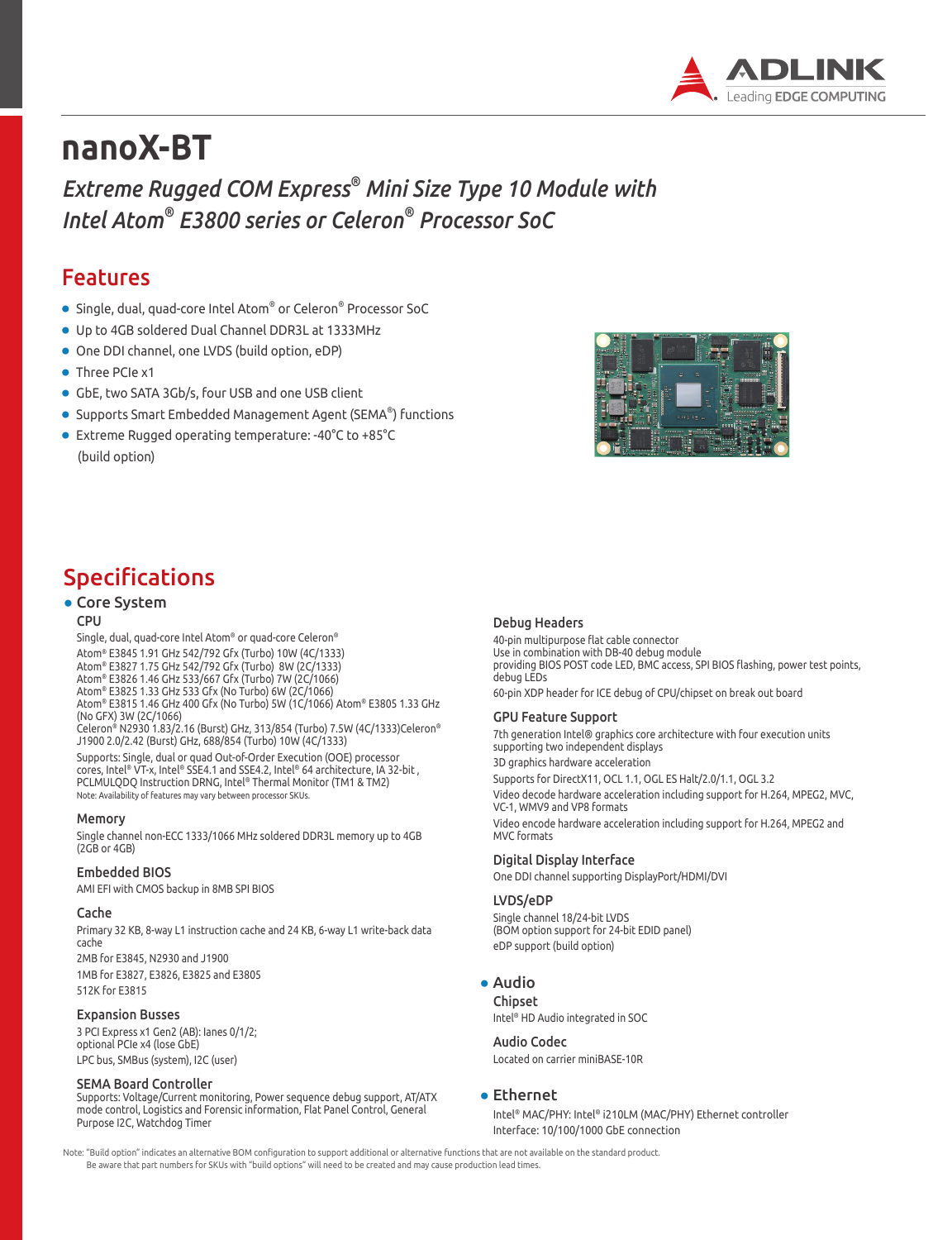

# Specifications

#### ● I/O Interfaces

USB: 1x USB 3.0 (USB 0) 3x USB 2.0 (USB 1,2,3) and 1x USB 2.0 client (USB 7) SATA: Two SATA 3 Gb/s ports

Serial: 2 UART ports COM 0/1 (COM 0 support console redirection) eMMC: Optional soldered on module bootable eMMC flash storage 8G to 32 GB

SD: Optional, SD support multiplexed over GPIO pins eMMC and SD functions may vary between OS GPIO: 4 GPO and 4 GPI

#### ● Super I/O

On carrier if needed (standard support for W83627DHG-P)

#### ● Power

Standard Input: ATX = 12V±5% / 5Vsb ±5% or AT = 12V±5% Wide Input: ATX = 5-14V / 5Vsb (standard temp. only) AT = 5-14V (standard temp. only) Management: ACPI 4.0 compliant, Smart Battery support Power States: C0, C1, C1E, C4, C6 S0, S3, S4, S5 (Wake on USB S3/S4, WOL S3/S4/S5 ECO mode: Supports deep S5 (ECO mode) for power saving

#### • Operating Systems

Standard Support Windows 7/8 32/64-bit, Windows 10 64-bit, Linux 32/64-bit

#### Extended Support (BSP)

WES7/8, Linux, VxWorks 32/64-bit, WEC7 32-bit

Note: "Build option" indicates an alternative BOM configuration to support additional or alternative functions that are not available on the standard product. Be aware that part numbers for SKUs with "build options" will need to be created and may cause production lead times.

#### ● Mechanical and Environmental

Form Factor: PICMG COM.0: Rev 2.1 Type 10 Dimension: Mini size: 84 mm x 55 mm

#### Operating Temperature

Standard: 0°C to +60°C Extreme Rugged: -40 to +85°C (build option, Atom™ E38xx series only)

#### Humidity

5-90% RH operating, non-condensing 5-95% RH storage (and operating with conformal coating)

#### Shock and Vibration

IEC 60068-2-64 and IEC-60068-2-27 MIL-STD-202F, Method 213B, Table 213-I, Condition A and Method 214A, Table 214-I, Condition D

#### HALT

Thermal Stress, Vibration Stress, Thermal Shock and Combined Test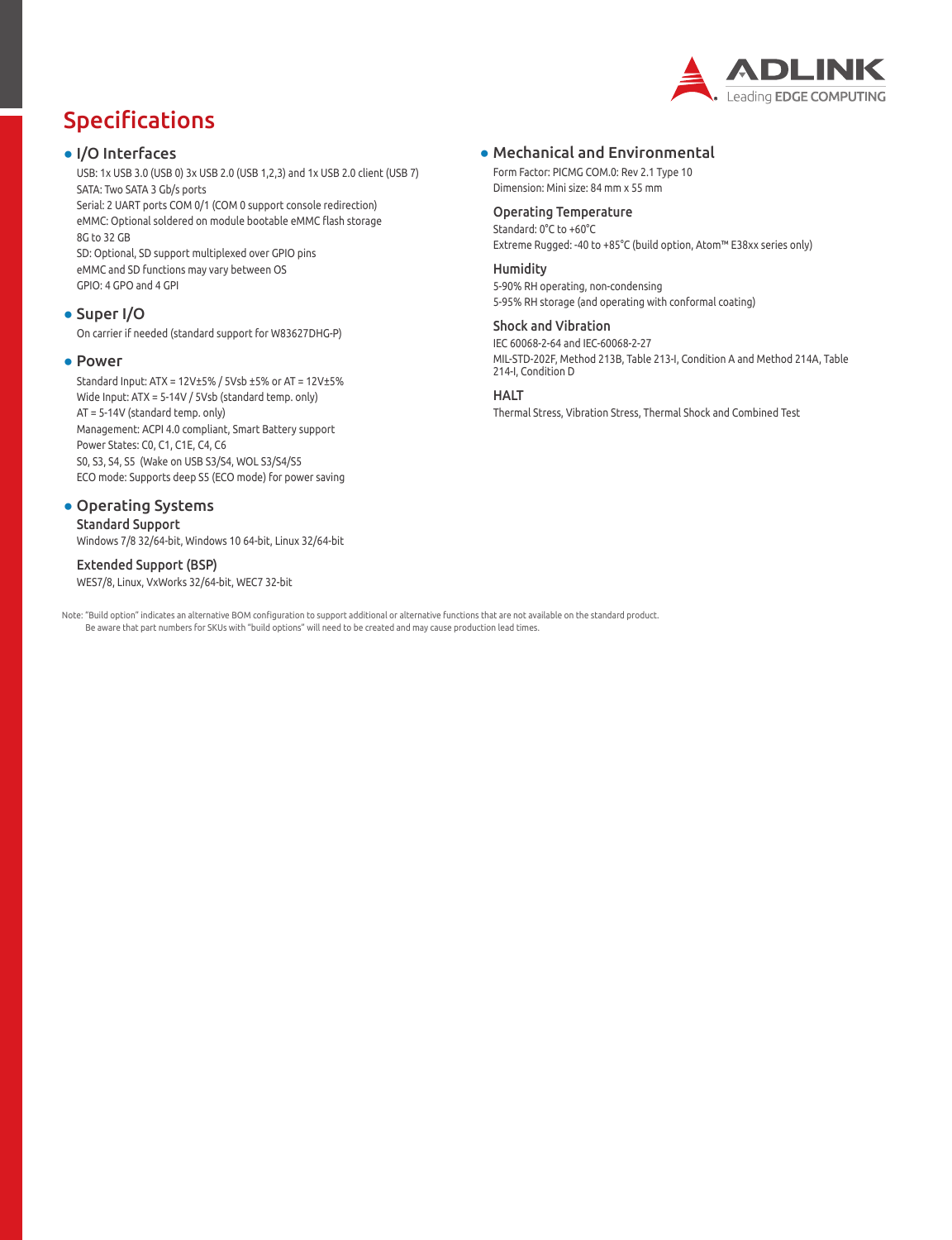

## Functional Diagram